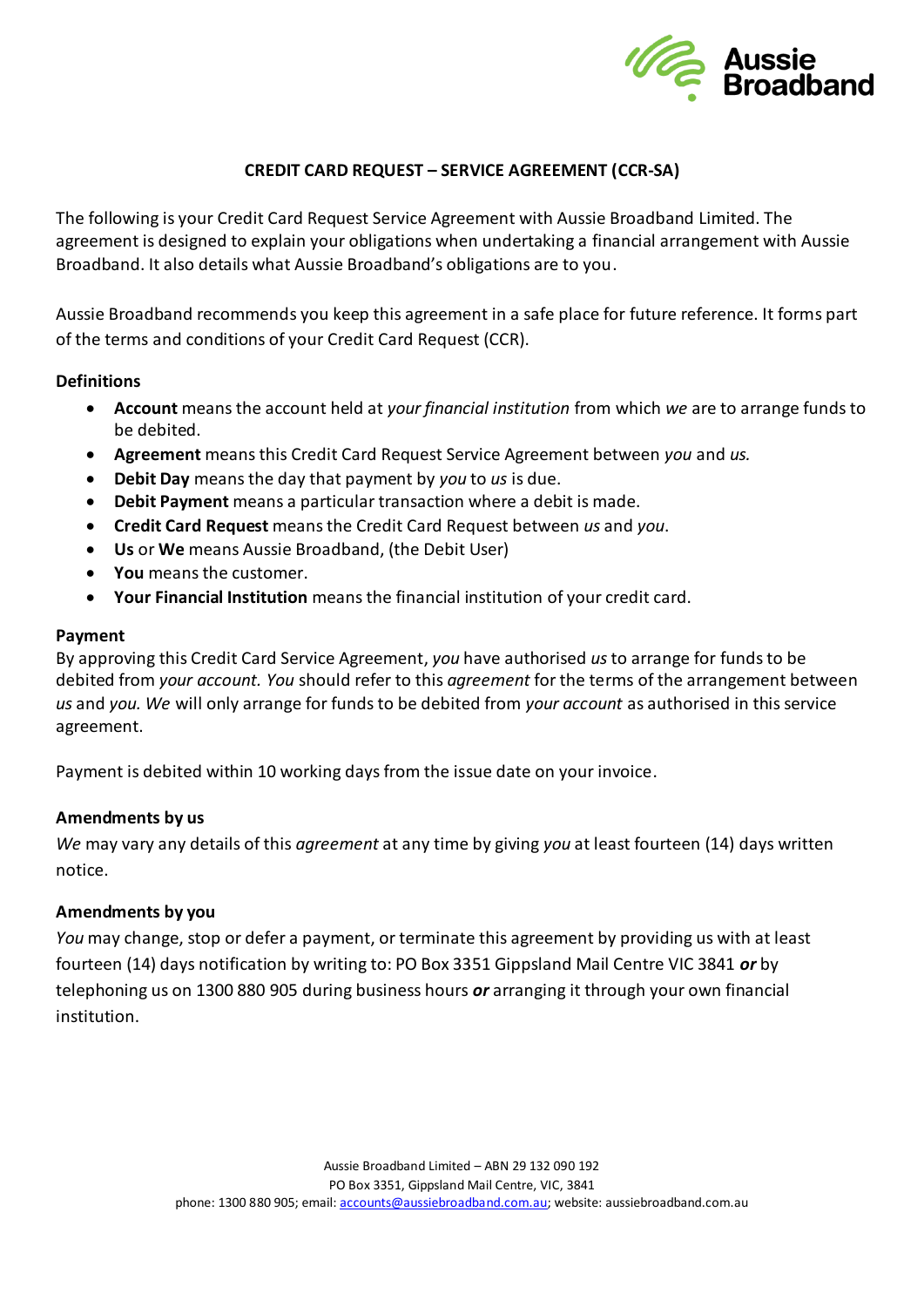# *Your* **obligations**

It is *your* responsibility to ensure that there are sufficient funds available in *your* account to allow a *payment*  to be made in accordance with the *Credit Card Service Agreement*. *We* will continue trying to debit payment from your account daily until successful unless contact is made.

If there are insufficient funds in *your account* to meet a *debit payment*:

- (a) *you* may be charged a fee by *us.*
- (b) *you* must arrange for the *payment* to be made by another method or arrange for sufficient clear funds to be in *your account* by an agreed time so that *we* can process the *payment*.

*You* should check *your account* statement to verify that the amounts debited from *your account* are correct. If Aussie Broadband is liable to pay goods and services tax ("GST") on a supply made in connection with this *agreement*, then *you* agree to pay Aussie Broadband on demand an amount equal to the consideration payable for the supply multiplied by the prevailing GST rate.

### **Dispute**

If you believe that there has been an error in debiting *your account, you* should notify us directly on 1300 880 905 or in writing (email / post) as soon as possible so that we can resolve your query. Alternatively, you can take it up with your Financial Institution directly to resolve.

If *we* conclude as a result of our investigations that *your* account has been incorrectly debited, *we* will respond to *your* query by arranging for *your Financial Institution* to adjust *your* account accordingly. W*e* will also notify you in writing of the amount by which *your account* has been adjusted.

If *we* conclude as a result of our investigations that *your account* has not been incorrectly debited, *we* will respond to *your* query by providing *you* with reasons and any evidence for the finding in writing.

### **Accounts**

*You* should check that *your* account details which *you* have provided to *us* are correct.

# **Confidentiality**

*We* take confidentiality seriously. *Your* billing information is collected, used and stored in accordance with the requirements under the *Privacy Act 1988 (Cth)* and the Australian Privacy Principles. The Aussie Broadband Privacy Policy can be accessed via our website that explains more about what data we collect, how it is used and your right to access that data.

*We* will only disclose information that *we* have about *you*:

(a) to the extent specifically required by law; or

(b) for the purposes of this *agreement* (including disclosing information in connection with any query or claim).

# **Notice**

If *you* wish to notify *us* in writing about anything relating to this *agreement, you* should write to PO Box 3351 Gippsland Mail Centre VIC 3841 or email *[accounts@aussiebroadband.com.au](mailto:accounts@aussiebroadband.com.au)*